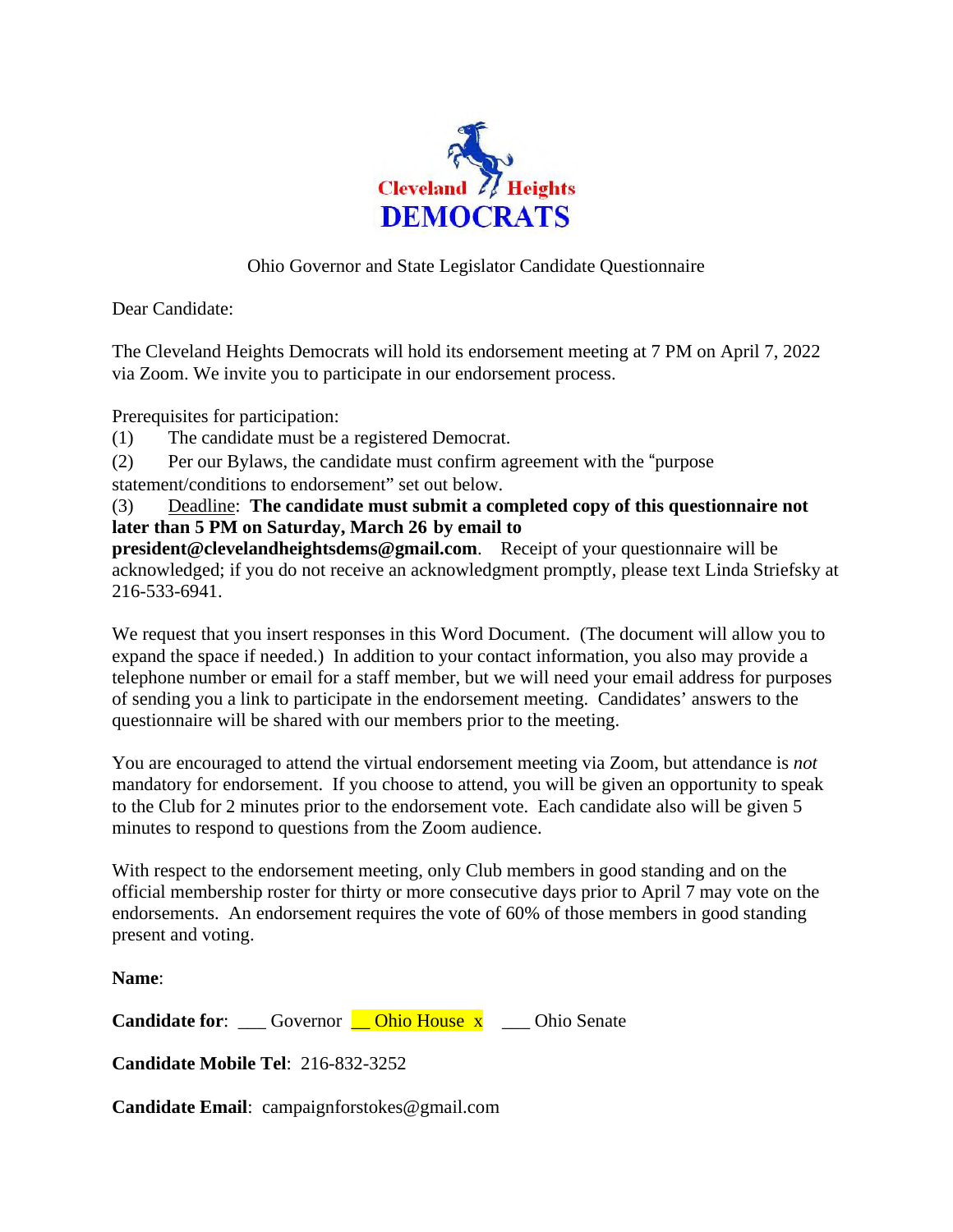**Campaign Website**: www.vincentestokesii.com

## **Optional - Mobile Tel and Email for staff:**

Purpose statement/conditions to endorsement: By completing and returning this Candidate Questionnaire, I affirm the following:

- A. I am a registered Democrat**. \_\_X\_ Yes** \_\_\_ No
- B. I agree to comply with the purpose of the Club as stated in Article 1, Section 2 of the Constitution, that is:

The purpose of this organization shall be to provide a means by which residents of Cleveland Heights can organize to promote and develop the highest principles of the Democratic Party, to improve the administration of government, and to work for the good of all citizens. This organization shall endorse and support for public office all candidates whose election will, in the judgment of the membership, best advance the Purpose. In pursuing its Purpose, this organization may also cooperate with the National, State, and County Democratic Committees, and pursue other programs of benefit to the community.

**\_X\_\_ Yes** \_\_\_No

- C. I agree not to openly oppose any Democratic nominee in a general partisan election. **\_\_X\_ Yes** \_\_\_ No
- D. I agree not to openly support any opponent of a Democratic nominee in a general partisan election. \_**\_X\_ Yes** \_\_\_ No
- E. I have not violated the above A through and including D during the past five (5) years. **Let**  $X$  **Yes**  $N<sub>0</sub>$

If you cannot affirm as to items B, C and D above, please explain your reasoning here:

Per the Club Bylaws, the Screening Committee may require candidates to sign an agreement to comply with those conditions during the candidate's term in the office for which the endorsement is given.

Please answer each of the following questions. Please note that certain questions below are posed only to candidates for Governor and others are posed only to candidates for the Ohio legislature. Most of the questions are posed to both categories of candidates. Some require only a 'Yes' or 'No' answer. For others, you may take a few sentences to express your response. Out of respect for your time, we are not asking for lengthy answers.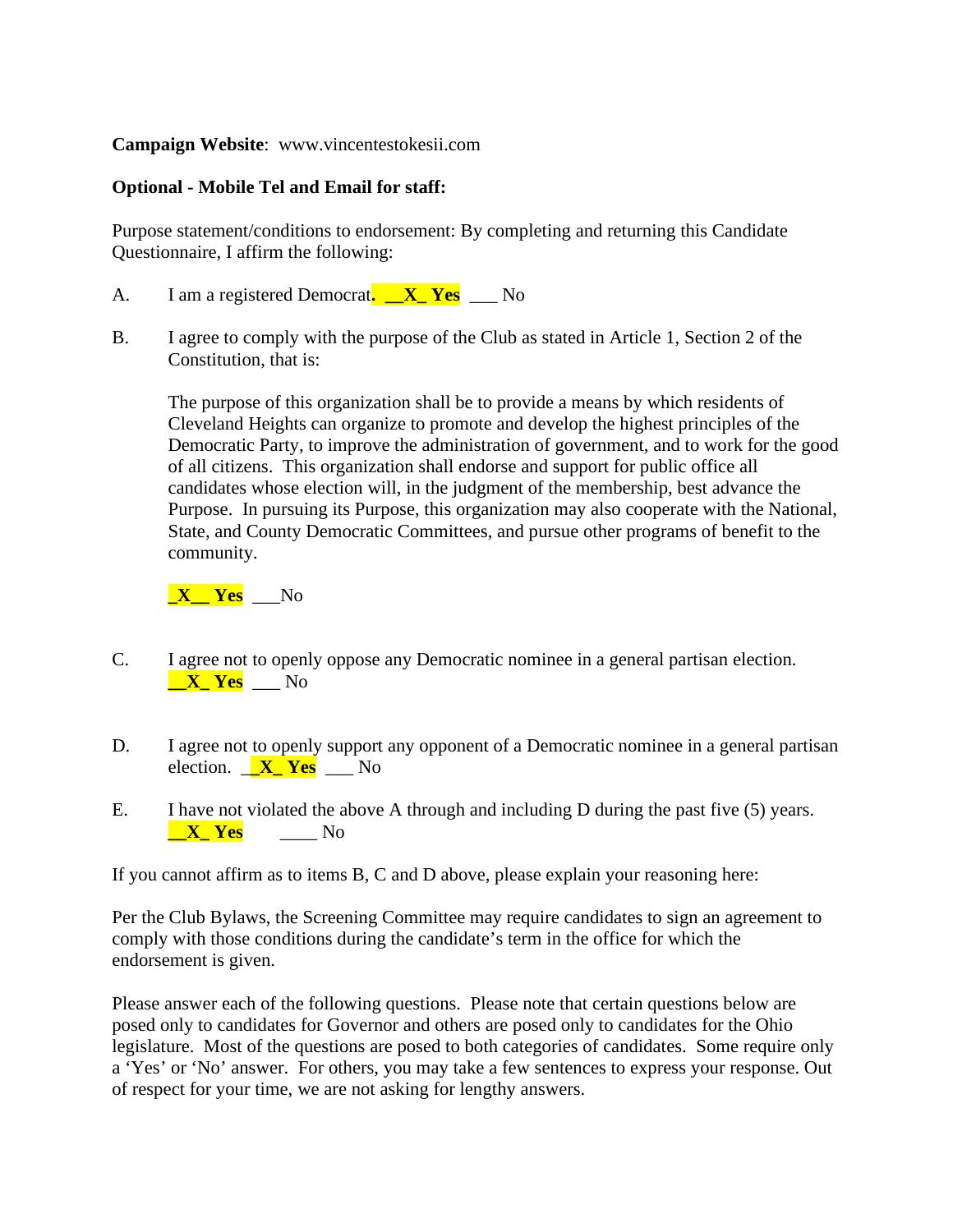1. **[For Candidates for Ohio Legislature]** Briefly describe the major reasons why you would be of value as a member of the Ohio Legislature representing the Senate or House District that includes Cleveland Heights.

**I am a long-time resident of Cleveland Heights having grown up on Washington Blvd., attended CH-UH Schools, and upon returning home from college I sought this neighborhood out to rear my family. I understand the values and the culture of Cleveland Heights, and I understand the nuances of the politics that embodies the "melting pot" of our community.** 

**As an educator I understand how school choice is a double-edged sword that supports the educational freedom of one aspect of our community at the expense of another demographic of our community. As a taxpayer, I know how much we continue to pay for taxes for education because education is not funded fairly, equitably, or justly in Ohio and the residence are left to carry the load with homes we purchased in our younger years hoping to live in into our older years, but the taxes continue to rise.** 

**As a candidate I am running because on these platforms to support the community I love with fair and equitable educational finances that won't leave us as residence out in the cold that is why I would bring value as a member of the Ohio Legislature representing the House District that encompasses Cleveland Heights.** 

- 2. **[For Candidates for Ohio Legislature]** Please list what you regard as the three most urgent problems of the Senate or House District that includes Cleveland Heights. What legislative efforts will you make to address those problems?
	- **1. High city taxes because of education**
	- **2. High medical costs.**
	- **3. Social emotional supports for children in school and in the community.**

**As a legislator it is my hope to work with my collogues in the House to continue the work that begin last legislative session regarding fair educational funding through House Bill 1 and work towards a solution that will support our scholars through needed state dollars and not passing the buck down to the various municipalities. With this funding we can expand social emotional learning within school and with community-based programming that will strengthen our young people by providing counseling, jobs, and wrap around services to them.** 

**In regard to the high cost of medical I want to continue the work again that began last legislative session with House Bill 446which is universal healthcare coverage to all Ohioans. With the rising cost of medical care it is imperative that we are able to give the best care to Ohioans without Ohioans going bankrupt to get care.**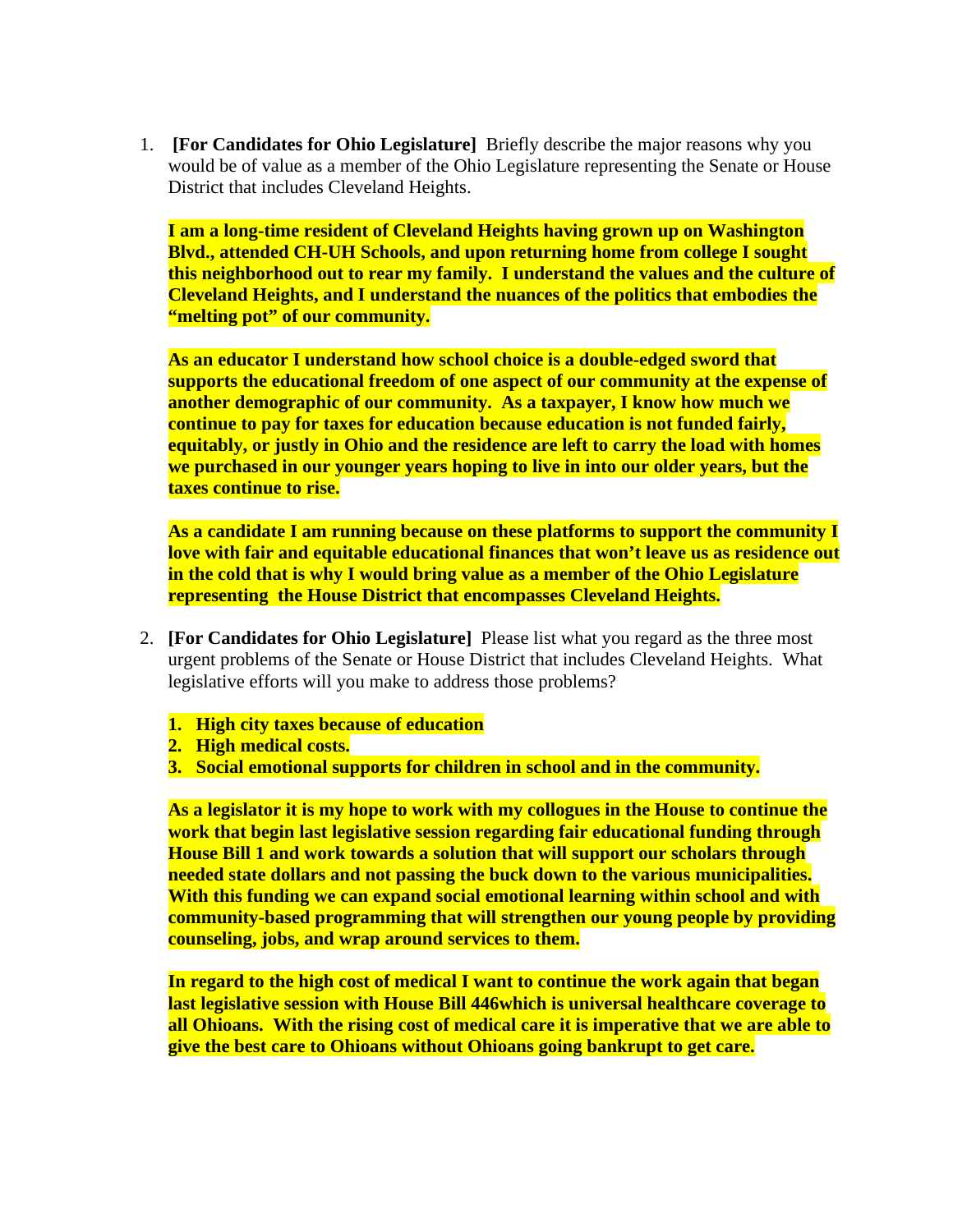- 3. **[For Candidates for Governor] Jobs and the Ohio Economy** Voters in Cleveland Heights are concerned about both the local and the state economy and availability of good jobs, jobs that can support a family.
	- A. What are your top 3 policies designed to attract businesses and provide opportunities for good jobs in Ohio?
	- B. We know that while big splash business decisions like Intel locating a new facility in Ohio get a lot of press, our small businesses are a critical part of the Ohio economy. Small businesses not only provide jobs, but also tend to spend their money in the local economy. At the same time, we know that the pandemic has been very tough on small business, especially those in more disadvantaged areas. Please describe your top 3 policies to support Ohio's small businesses.
	- C. Urban city centers have also been hit hard by the pandemic. As many businesses switched to remote work, many restaurants and other service businesses have closed and suffered serious economic losses, with job losses. This all translates into less tax revenue for cities. What policies would you pursue to help the urban centers to recover?
	- D. Ohio tax law now allows people working remotely to avoid paying taxes to the city in which their employer is located. This threatens a significant loss of revenue to Ohio cities, not only large cities like Cleveland, but also cities in the suburbs. What is your position on this policy change?
- 4. Right to Make HealthCare Decisions Do you believe everyone has the right to access abortion care legally in their community without stigma, shame, delay or medically unnecessary barriers, and without regard to ability to pay?

**\_x\_\_** Yes \_\_\_No

If you previously held a different position on this question, what caused you to change your mind?

5. Voting Rights –

A. If elected, will you strongly oppose Republican efforts to discourage voting, and work to remove existing obstacles to election participation?

**\_x**\_\_ Yes \_\_\_No

B. What measures for facilitating voter participation in elections do you support – same day registration and voting, expansion of early voting polling locations and hours, providing voters with absentee ballot applications, voting by mail, or something else?

**As an active member of Vessel Votes, a non-partisan organization that engages in the political process that resonates with faith communities I work diligently towards voting rights in my local church and community. I am in support of same day**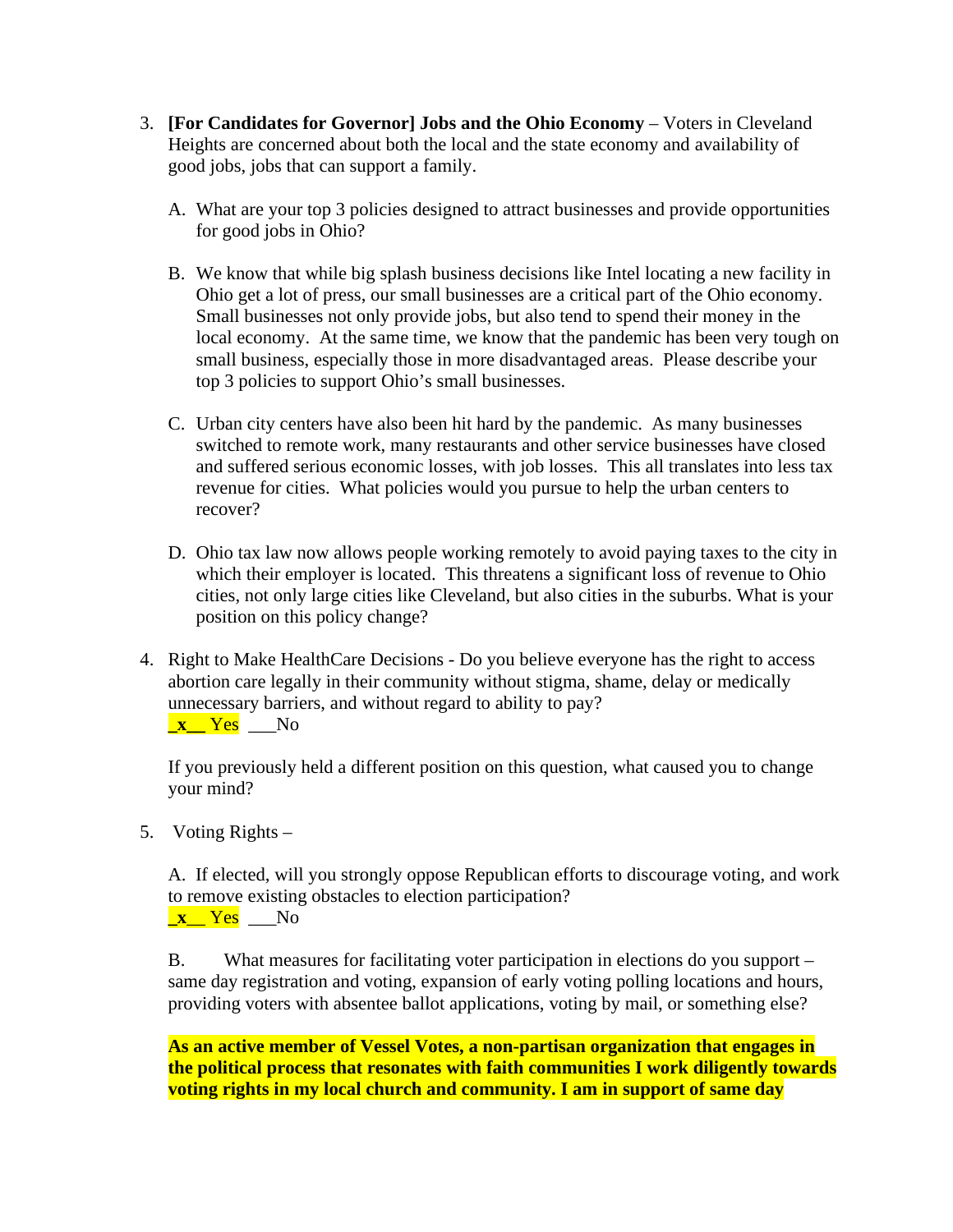**registration and voting, expansion of early voting, enfranchisement of rights for those who are currently incarcerated, giving more autonomy to local board of elections to support voting within communities, and limiting policies that impede citizens ability to vote such as requiring voter id cards.** 

C. In order to encourage voting, would you implement an ongoing program to provide voter registration forms and related information at all state offices open to the public?

**\_x\_ Yes** \_\_ No

D. In 2015 and 2018, a significant majority of Ohio voter approved amendments to Ohio's Constitution to reform redistricting practices. The goals included banning partisan gerrymandering and requiring public input and transparency. These requirements have been ignored by Republican members of the Ohio Redistricting Commission. Do you support further reforms to Ohio's legislative redistricting process? **Lacks N**<sub>O</sub>

If yes, what specific reforms?

**In such an impasse that we currently find ourselves in, I believe it would be prudent to put in place safeguards so as to limit the legislature's ability to highjack the democratic process that leads to and carries out voting. These safeguards could be when the redistricting committee cannot agree, a non-partisan group can draw the maps and upon the approval of the state's highest court can implement the maps and move forward with the work of democracy in Ohio.** 

E. **[For Candidates for Governor]** As Governor of Ohio, and a member of the Ohio Redistricting Commission, would you refuse to approve a legislative district or Congressional map that was arrived upon by any process that did not satisfy the requirements of the Ohio Constitution?

 $\_\_\_\$  Yes  $\_\_\$  No

6. Racial Justice –

A. People of color across this country are the targets of escalating levels of racially motivated threats and violence. What would you do to address this?

**As a black man I live daily knowing that my skin color places a target on my back. One way I have worked to address this in my city was working on the University Heights Citizens Advisory Committee on Policing Policies. Working in committee on how police respond to citizens in general and citizens of color and how we strengthen our community through getting to know one another more. This is one step that can be used. Legislature in labeling racism as a public health crises and supporting legislature that support communities of color are other ways I would strive to address this grave pandemic of bigotry.**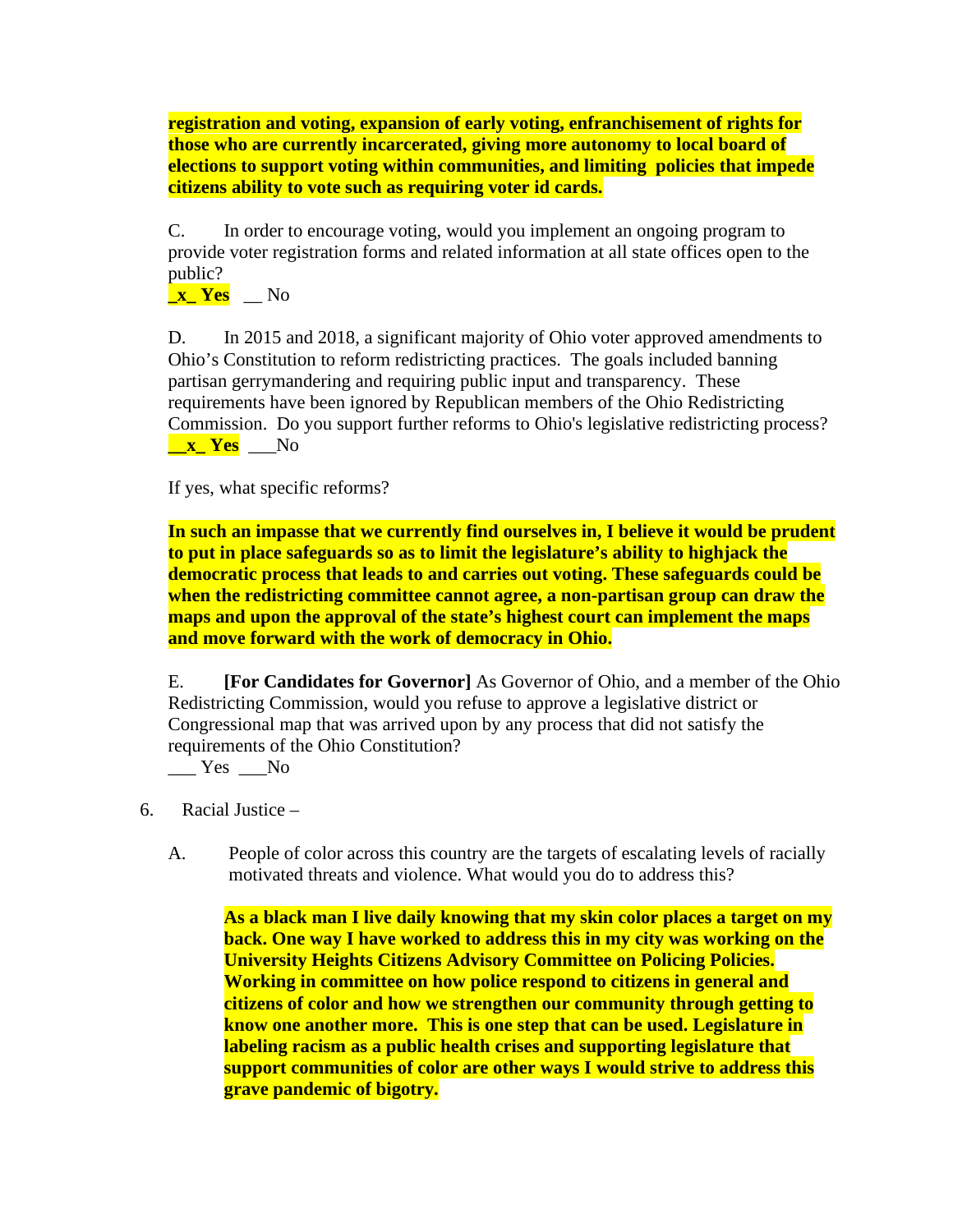B. Will you fight to ensure that school curricula include the accurate and honest teaching of the history of Black Americans and other American people of color and that works by Black authors and other authors of color be made readily available to students?

 **\_\_x\_ Yes** \_\_\_No

C. If elected, will you advocate for reparations for descendants of Black people who were enslaved in the U.S.? **\_x\_\_ Yes** \_\_\_No

Please elaborate if you wish.

**The Truth and Reconciliation Committee led by late Bishop Desmond Tutu recognized that for South Africa to move beyond the horrors of apartheid people had to admit what happened was wrong and retribution had to be paid for reconciliation to begin. I agree with this model.** 

- 7. Equality Do you oppose all discrimination on the basis of sex, race, ethnicity, sexual orientation, or gender identity?
	- \_\_x\_ Yes \_\_\_No
- 8. Education About one hundred Ohio public school systems have joined a legal complaint against the Ohio EdChoice voucher mechanism that diverts tax based public school financial support to fund private school tuition. Generally, nonminority students use these tuition vouchers. The suit alleges that this program, with recently increased voucher allowances, has contributed to an effective resegregation of some public school systems.
	- A. Do you support increased State funding for public schools, and elimination of State funding for all privately operated charter schools and all other private schools – religious or not - and any other measures that divert public money away from public schools and/or contribute to public school resegregation?  **x Yes** \_\_\_No
	- B. Do you oppose efforts to require presentation of religious concepts as alternative theories in the public-school science curriculum? **Luis X Yes No**
	- B. Republicans in Ohio's legislature have jumped on the misguided band wagon that mischaracterizes teaching in our K through 12 public schools regarding our country's history as to people of color and women. These measures seek to undermine policies that support diversity, inclusion and honest education of our students. The proposed bills, such as HB 327, further impose punitive and overreaching measures, including fines and other penalties, aimed at intimidating and harassing public school teachers and public school districts. What is your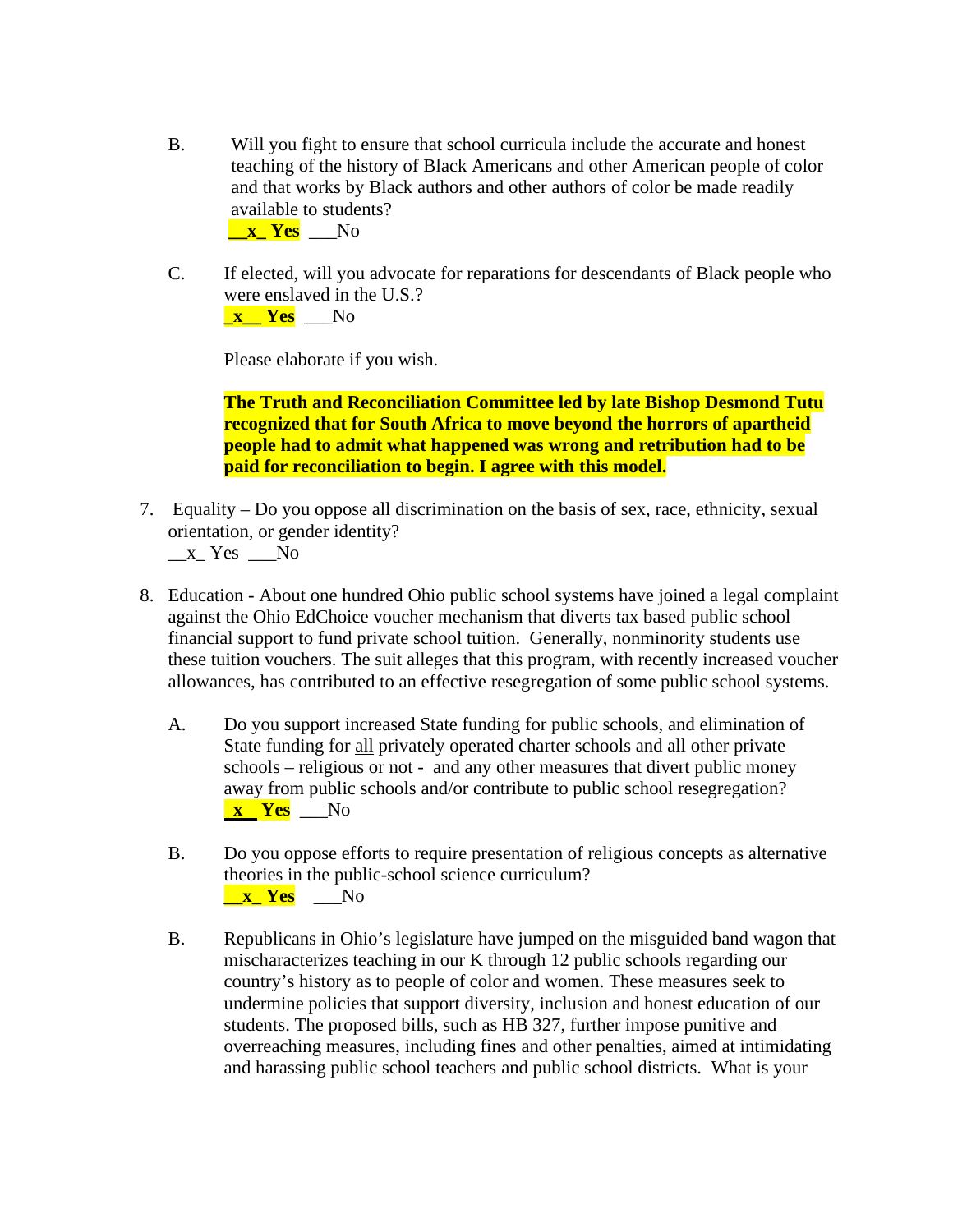policy to support our hard-working public school teachers and school districts from these overreaching measures?

**I am a public school teacher who is certified to teach English and Social Studies. I have been teaching a series on the death of Emmet Till for the last five years to my middle school students. I refuse to water down or redact American History to appease the fragile egos of those who feel ashamed that them and their ancestors' actions were and are racists! I support teachers teaching without interference from the State House on how to teach it.** 

C. What other legislative effort would you make to better enable Ohio's public schools to attract and retain qualified teachers?

**I would support better wages for teachers, paid parental leave for teachers and spouses for the birth or adoption of children, loan forgiveness programs, and strengthened STRS benefits.** 

*x* Yes No

- 9. Labor Rights
	- A. The labor shortage in some service, retail, and transport job sectors is expected by economists to persist through 2022. In your view, what effect has the Ohio minimum wage of \$9.30 per hour contributed to the shortage of applicants for these jobs?

It is my position that the minimum wage is too low and exactly why no one is trying to work in the jobs or applying to those jobs whose minimum age is so low.

B. Do you favor raising the Ohio minimum wage from \$9.30 per hour? **\_\_x\_ Yes** \_\_\_No

If yes, to what value? In a single increment, or incrementally over what period of time?

- C. Do you support the right of workers to collective bargaining, and their right to form or join labor unions? **\_x\_\_ Yes** \_\_\_No
- 10. Public Health
	- A. Do you oppose Ohio Senate bill S215, which proposes to eliminate Ohio's permit requirement for concealed carrying of firearms? **x** Yes No
	- C. What reforms do you support to reduce the epidemic of gun violence in Ohio?\_\_

**I am open to suggestions.**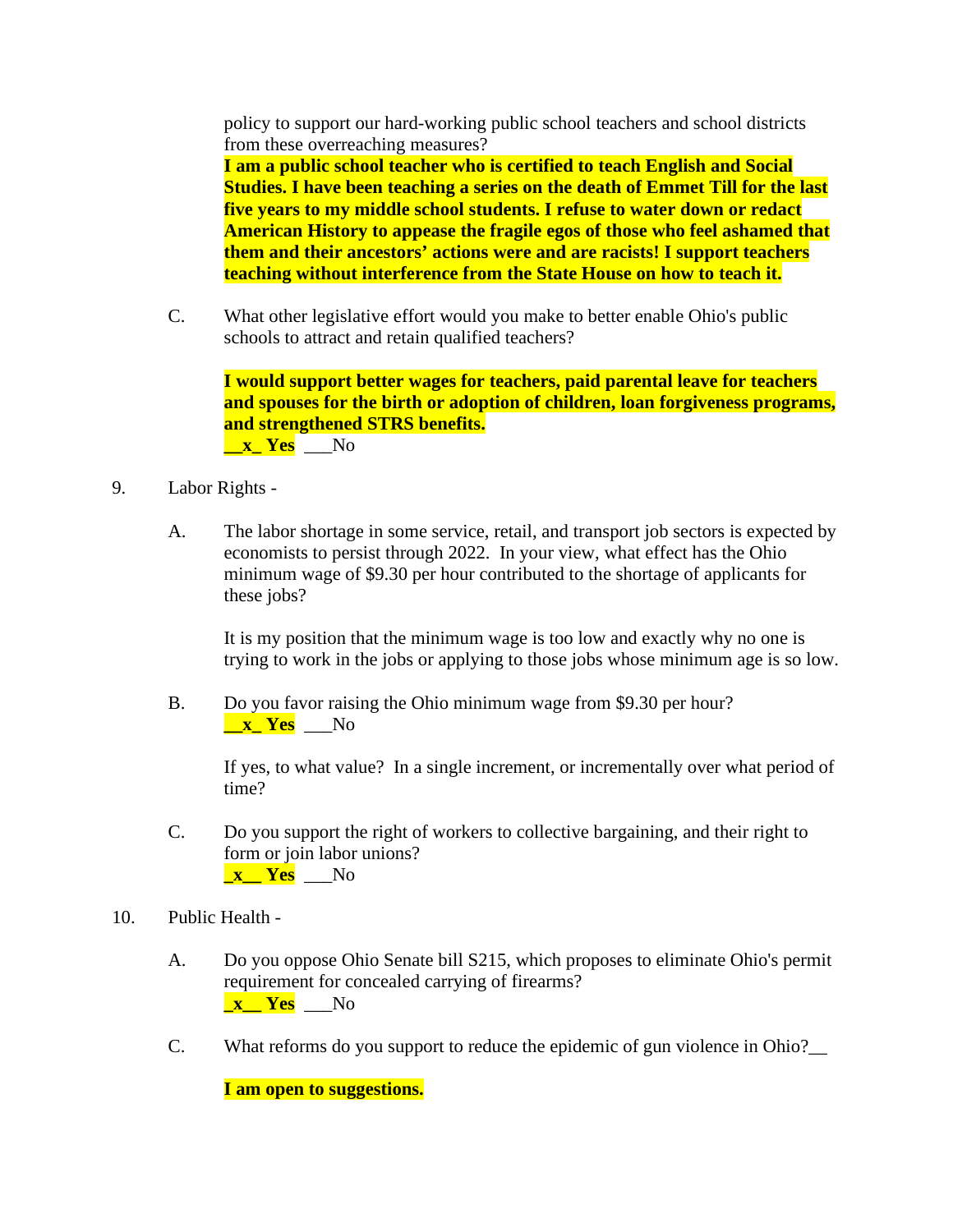D. **[For Candidates for Ohio Legislature]** As an elected legislator, would you oppose legislative efforts that countermand the advice of scientists and directives of knowledgeable public health officials during an ongoing epidemic of infectious disease?

**NO! We have professionals who are highly qualified in these areas, and it is the job of the legislator to listen to those persons and make the best decisions for the citizens in which they represent.** 

- E. **[For Candidates for Governor]** As Governor of Ohio, would you veto legislation described under Question C immediately above?
- F. The pandemic has exposed the underfunding of Ohio's public health system. Do you support increased funding and other support for Ohio's public health system?  $\_\_\_\$  Yes  $\_\_\$
- 11. Green Energy Transition –

 $\overline{a}$ 

A. Do you support legislative and regulatory measures that facilitate development of utility scale solar and wind electrical power generation projects across Ohio, including (for State legislature candidates) in your district? **\_\_\_x Yes** \_\_\_No

B. In 2014, Ohio adopted wind turbine setback requirements that effectively eliminated development of utility scale wind generation projects. Do you support legislation to restore reasonable setback requirements and other measures to encourage wind electrical generation in Ohio**? \_x\_\_ Yes** \_\_\_No

C. Do you support legislative measures to enable owners of homes and commercial buildings to install small - scale photovoltaic arrays, and to sell any excess electrical power from those projects? \_\_\_ Yes \_\_\_No **unknown**

D. **[For Candidates for Governor]** Ohio law provides that the Ohio Public Utilities Commission board of directors may consist of no more than three members of one political party. The present board consists of four Republicans and one Democrat. Decisions of the PUCO during the last 10 years have consistently protected the interests of fossil fuel and nuclear power plant operators at the expense of utility customers. If elected Governor, would you replace PUCO board members as opportunities for that arise with individuals with genuine interest in consumer protection and vision for green energy transition in Ohio? \_\_\_ Yes \_\_\_No

12. Green Transportation Transition –